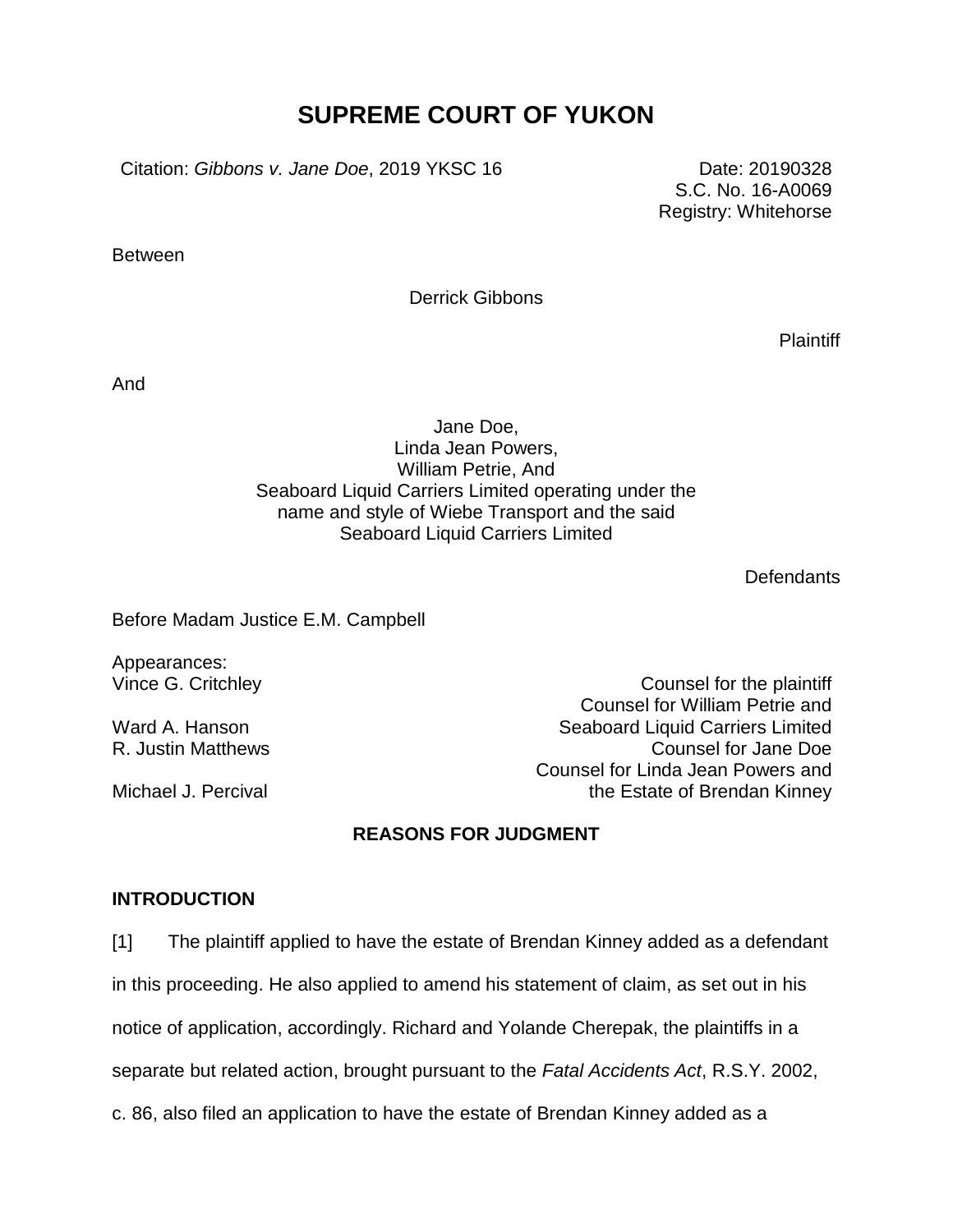defendant to their claim. I heard the two applications at the same time. I granted both applications with reasons to follow. Here are my reasons in relation to Mr. Gibbons' application.

#### **The plaintiff's claim**

[2] The plaintiff's claim relates to a motor vehicle collision that occurred on or about August 9, 2014, in Whitehorse, Yukon. The plaintiff was one of three passengers in a car driven by Jane Doe when it collided with a semi-tractor at the intersection of the Alaska Highway and the South Access Road. The plaintiff claims damages in relation to injuries he allegedly suffered as a result of the collision.

[3] Brendan Kinney and Clare Cherepak were the other two passengers of the car at the time of the collision. Sadly, Mr. Kinney and Ms. Cherepak died as a result of the collision.

[4] Brendan Kinney was Linda Jean Powers' son. Ms. Powers was, at the time of the events, the sole registered owner of the car involved in the collision. Ms. Powers is already a named defendant in this matter.

[5] The plaintiff filed his Statement of Claim on July 25, 2016, against four defendants: Jane Doe (the driver of the car at the time of the collision), Linda Jean Powers (the registered owner of the car), William Petrie (the driver of the semi-tractor involved in the collision), and Seabord Liquid Carriers Limited carrying on business as Wiebe Transport's (the owner of the semi-tractor)<sup>1</sup>. The Statement of Claim was filed within the two-year limitation period prescribed by s. 2(1)(d) of the *Limitation of Actions Act*, R.S.Y. 2002, c. 139.

 $\overline{a}$ <sup>1</sup> A Notice of Discontinuance was filed in this matter on December 10, 2018, regarding the following defendants: William Petrie and Seaboard Liquid Carriers Limited*.*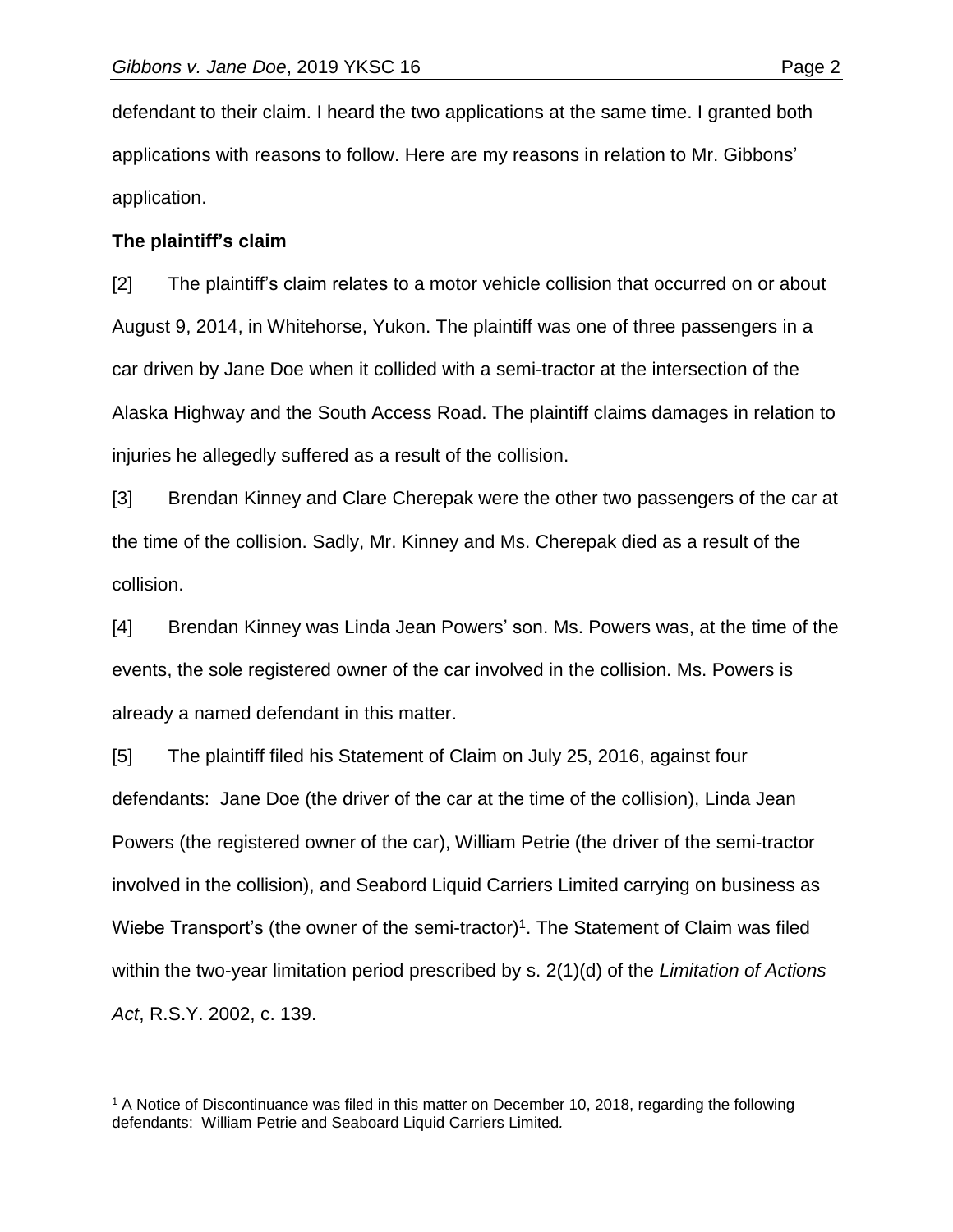[6] The plaintiff turned 19 years of age, the age of majority in the Yukon, on January 9, 2015.

[7] Three other separate claims where filed in relation to this motor vehicle accident:

- *Richard Cherepak and Yolande Cherepak v. Jane Doe et al.* (File # 15- A0057);
- *William Petrie v. Jane Doe et al.* (File # 16-A0070);
- *Seaboard Liquid Carriers Limited v. Jane Doe et al*. (File 17-A0068) 2 .

[8] All matters are being case managed together by the Supreme Court of Yukon and are proceeding alongside one another.

[9] The proposed new defendant, the estate of Brendan Kinney, is already a named defendant in the *Petrie* and the *Seaboard Liquid Carriers Limited* actions.

[10] According to the proposed amended Statement of Claim attached to the plaintiff's Notice of Application, Brendan Kinney had either been entrusted with the car that was involved in the collision by his mother, and/or was a beneficial owner of that car.

Mr. Kinney had consumed drugs and alcohol prior to entrusting the car and acting as a

co-driver to Jane Doe. Further, Mr. Kinney entrusted the car to Jane Doe when he knew

or should have known that she lacked training, was not a competent driver, was under

the influence of drugs or alcohol or was otherwise reckless in the operation of the car.

# **ISSUES**

- [11] The issues before the Court are the following:
	- 1- Is the addition of a party to an existing claim after the expiry of the limitation period permitted in the Yukon? If so, what is the legal test?
	- 2- Should the estate of Brendan Kinney be added as a defendant in this matter?

 $\overline{a}$ <sup>2</sup> A Notice of Discontinuance was filed on March 22, 2019, on this matter.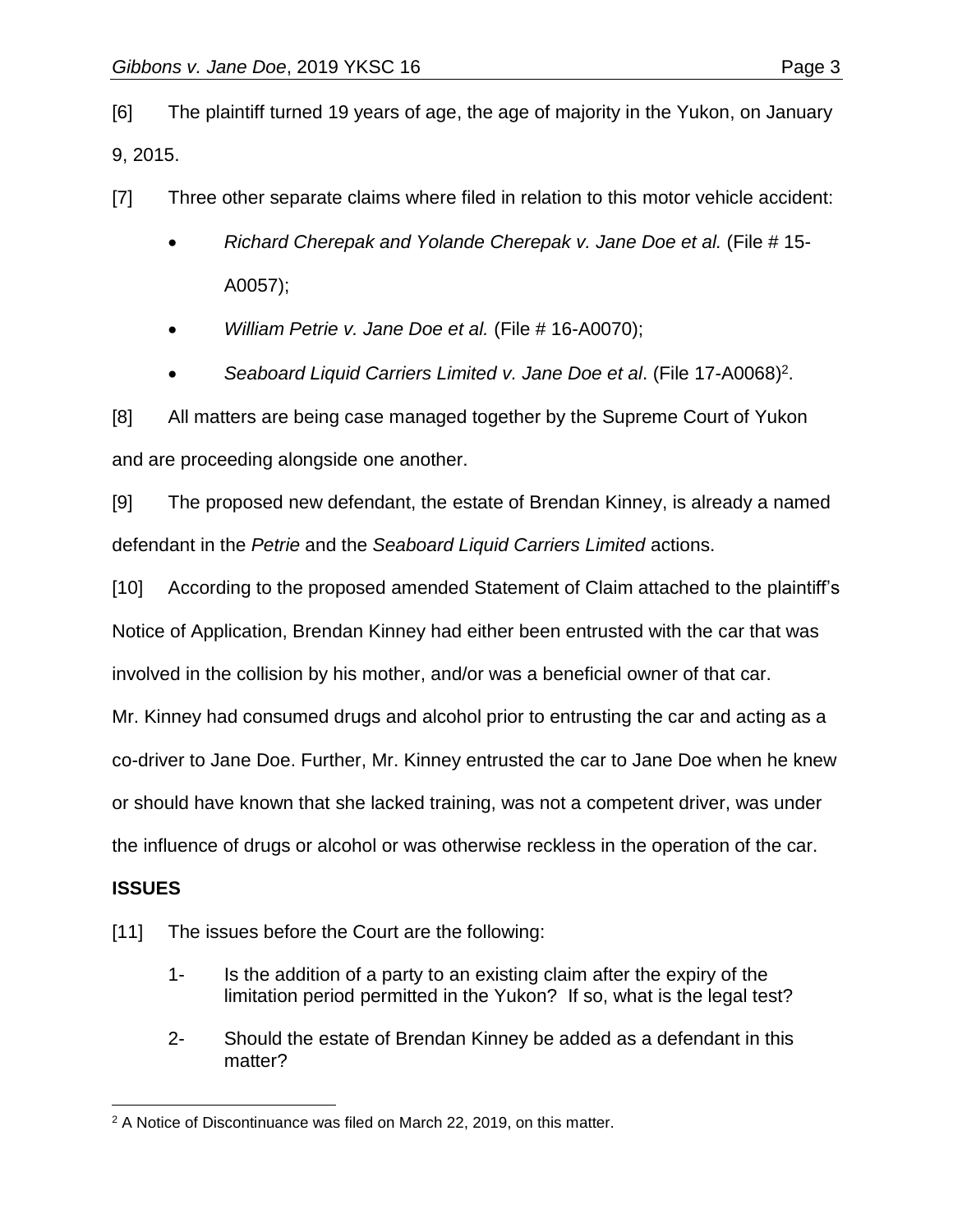#### **POSITIONS OF THE PARTIES**

[12] The plaintiff submits that s. 17 of the *Judicature Act*, R.S.Y. 2002, c. 128, does not bar the addition of parties to an existing claim even after the expiry of the limitation period. The plaintiff submits that the "just and convenient" test set out in Rule 15 of the *Rules of Court of the Supreme Court of Yukon* for the addition of a party to an existing claim continues to apply even in situations where the addition is sought after the expiry of the limitation period. The plaintiff also submits that Yukon courts have consistently applied the "just and convenient" test when exercising their discretion to add parties to an existing statement of claim. According to the plaintiff, it would not be logical to limit the application of the "just and convenient" test to cases where the addition is sought within the limitation period when, in those cases, an applicant could instead simply choose to commence a separate action. The plaintiff further submits that the facts of this case clearly meet the "just and convenient" test.

[13] In the alternative, the plaintiff submits that the common law special circumstances exception is applicable to cases where the addition of a party is sought after the expiry of the limitation period. The plaintiff's submission relies on the fact that other jurisdictions have continued to apply the special circumstances test despite the enactment of provisions similar to s. 17 of the *Judicature Act*. The plaintiff submits that there are special circumstances in this case that warrant granting the addition of the estate of Mr. Kinney as a defendant in this proceeding. The plaintiff further submits that no party will be prejudiced if his application is granted.

[14] The estate of Mr. Kinney, the proposed new defendant, and Ms. Powers, who are represented by the same counsel, oppose the plaintiff's application. They agree with the plaintiff that the Supreme Court of Yukon has jurisdiction to add parties and allow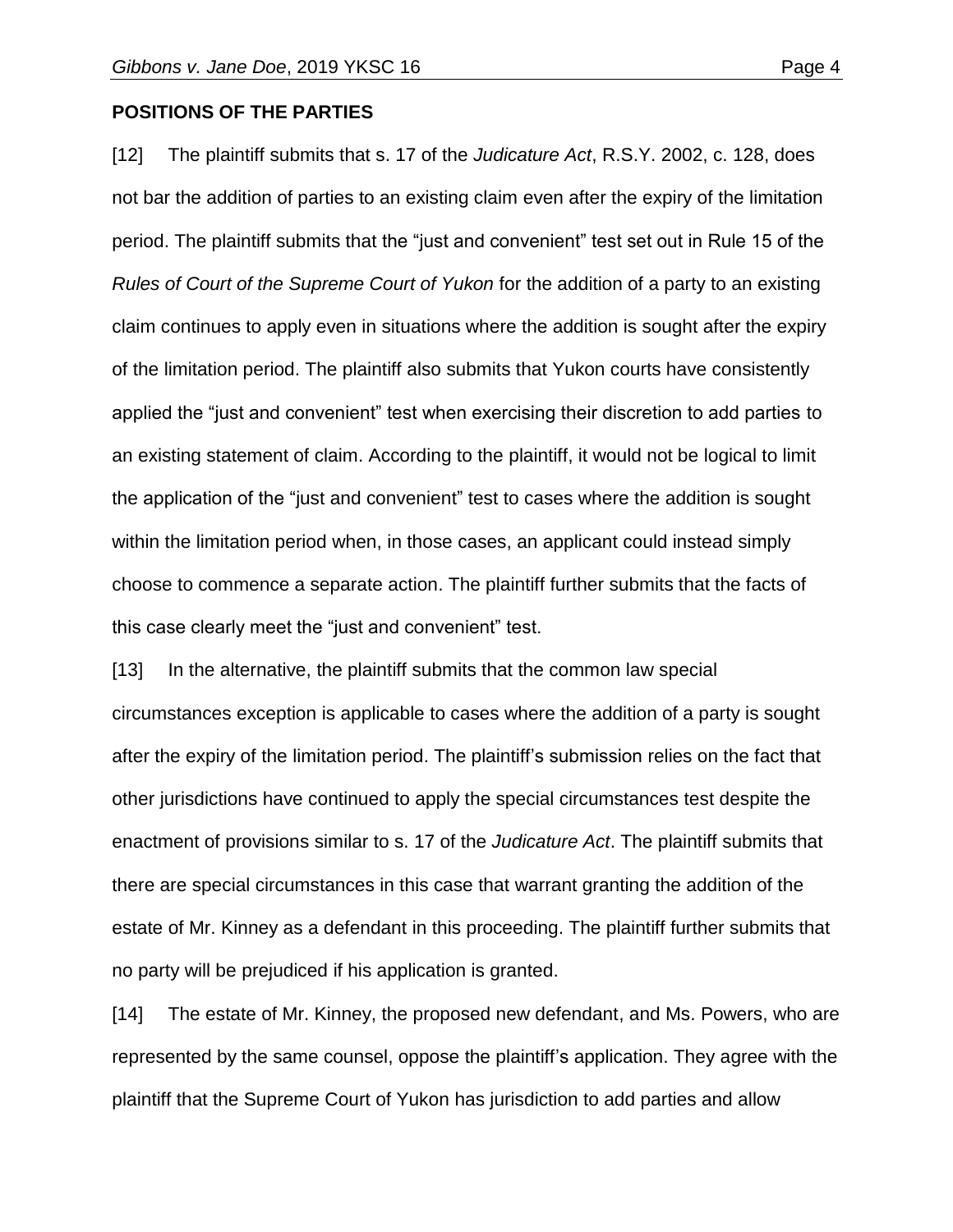amendments to pleadings even after the expiry of the limitation period. However, they submit that the plaintiff has not met his evidentiary burden to justify adding the estate of Mr. Kinney as a party to this matter. In the alternative, if the Court were satisfied that the estate should be added as a defendant, it should be with leave to the proposed defendant to plead a limitation defence. The other named defendants did not take position regarding the plaintiff's application.

# **ANALYSIS**

# **1. Is the addition of a party to an existing claim after the expiry of the limitation period permitted in the Yukon? If so, what is the legal test?**

## **The Law**

[15] Rule 15(5) of the *Rules of Court* provides for the addition of a party at any stage

of a proceeding on the basis of the "just and convenient" test:

(a) At any stage of a proceeding, the court on application by any person may

…

(ii) order that a person, who ought to have been joined as a party or whose participation in the proceeding is necessary to ensure that all matters in the proceeding may be effectually adjudicated upon, be added or substituted as a party, and

(iii) order that a person be added as a party where there may exist, between the person and any party to the proceeding, a question or issue relating to or connected

(A) with any relief claimed in the proceeding, or

(B) with the subject matter of the proceeding,

which, in the opinion of the court, it would be just and convenient to determine as between the person and the party. (my emphasis)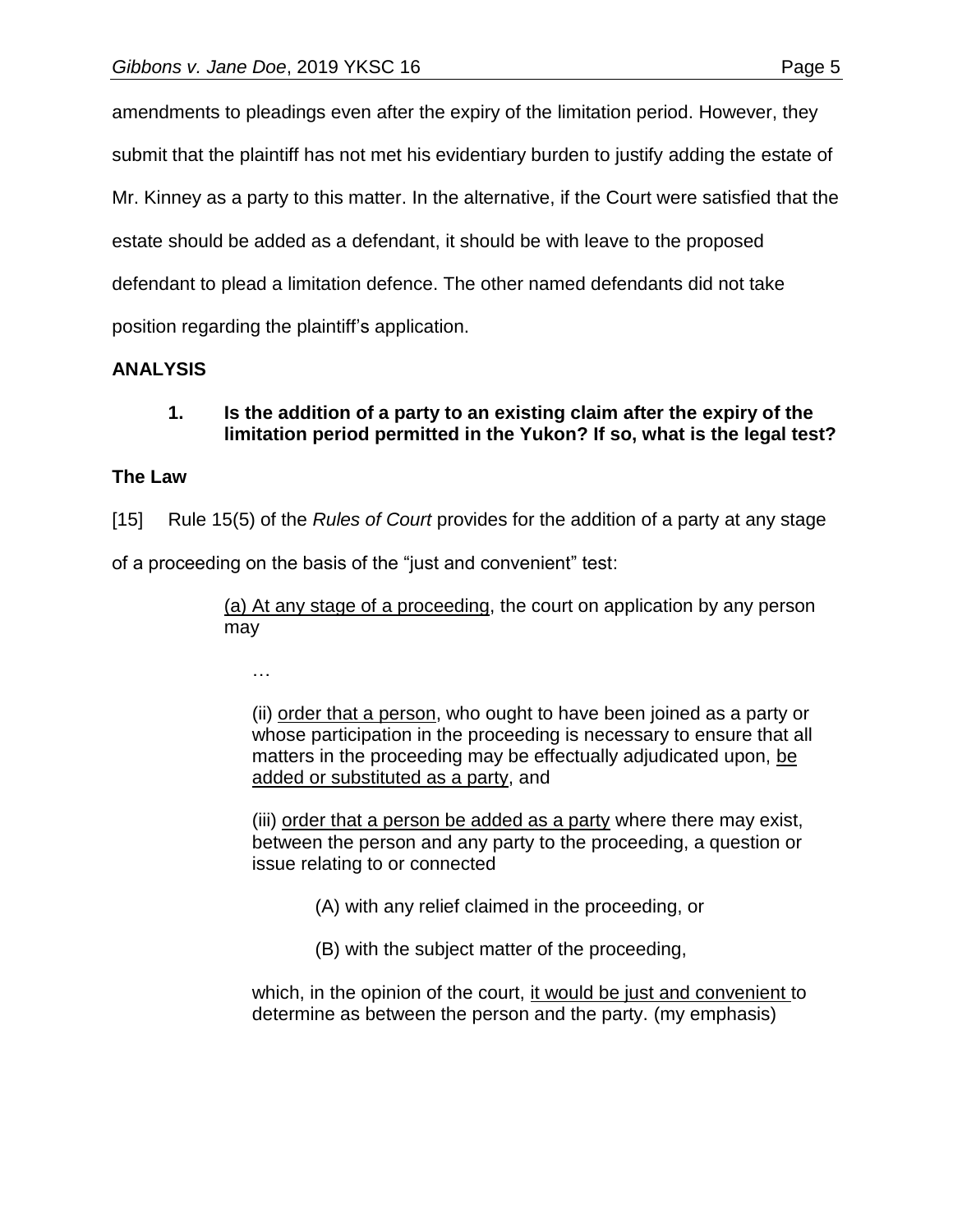[16] Rule 15 is silent on the issue of time limitations. Read on its own, Rule 15 could

be interpreted as providing that the "just and convenient" test applies to all ongoing civil

litigation in the Yukon whether a limitation period has expired or not.

[17] However, s. 17 of the *Judicature Act* specifically addresses the scope of

permissible amendments to pleadings in an existing action in the Yukon:

When an action is brought to enforce any right, legal or equitable, the Court may permit the amendment of any pleading or other processing therein on any terms as to costs or otherwise as it considers just even though, between the time of the issue of the statement of claim and the application for amendment, the right of action would, but because of action brought, have been barred by the provisions of any statute or Act, if the amendment does not involve a change of parties other than a change caused by the death of one of the parties.

[18] A narrow interpretation of this provision arguably leads to the conclusion that the

court's jurisdiction to grant a change of party after the expiry of the limitation period is

limited to cases involving the death of one of the parties.

[19] The plaintiff submits that the *Rules of Court* are not subject to the *Judicature Act*

and that the "just and convenient" test continues to apply to an application for a change

of party even after the limitation period has passed.

[20] The plaintiff's argument is rooted in an amendment to s. 38 of the *Judicature Act*

that was assented to on December 15, 2008. The amendment removed from s. 38 all

references to the use of the *British Columbia Supreme Court Rules* in Yukon

proceedings. The expression "Subject to" was also removed at the same time.

[21] Prior to the December 15, 2018 amendment, s. 38 read as follows :

Subject to this and any other Act, the Rules of the Supreme Court of British Columbia in force from time to time shall, mutatis mutandis, be followed in all causes, matters, and proceedings, but the judges of the Court may make rules of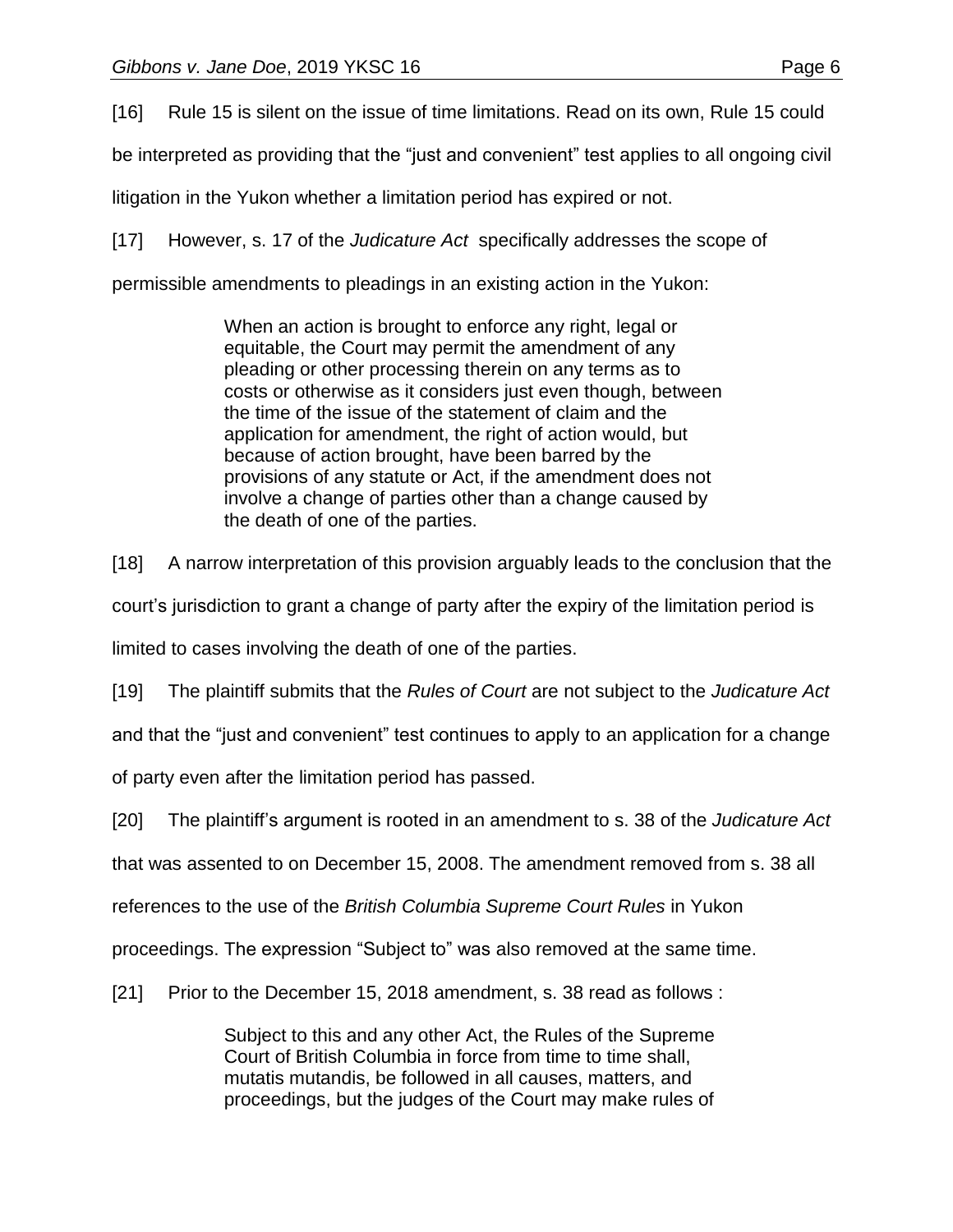practice and procedure, including tariffs of fees and costs in civil matters and fees and expenses of witnesses and interpreters in criminal matters, adding to or deleting from those rules, or substituting other rules in their stead. R.S., c.96, s.37.

[22] Section 38 now reads:

The Commissioner in Executive Council may, on the recommendation of the judges, prescribe rules in relation to the practice and procedure of and in the Supreme Court in all civil proceedings.

[23] The plaintiff submits that, as a result of the amendment, the *Rules of Court* are no longer subject to the *Judicature Act*, and more specifically to s. 17 of the *Judicature Act*.

[24] However, the expression "subject to" in s. 38 prior to its amendment was clearly aimed at qualifying the extent to which the *British Columbia Supreme Court Rules* were to apply in the Yukon. They were to be subject to the Yukon legislative regime.

[25] The amendment to s. 38 did not alter the wording of s. 2 of the *Judicature Act*, which continues to provide that a judge shall exercise his or her jurisdiction with regard to procedure and practice in the manner provided by the *Judicature Act* and the *Rules of Court*. Section 38 simply provides for the enactment of rules of practice and procedure by the court.

[26] Consequently, the *Rules of Court* and the provisions of the *Judicature Act* must continue to be read and interpreted together. As Justice Maddison stated in *Lebel v. Roe*, [1993] Y.J. No.49, at para. 6, the *Judicature Act*, being statute law, prevails over the *Rules of the Court*. Rule 15 must therefore be interpreted in a manner that is consistent and does not interfere with the provisions of the *Judicature Act*, and more particularly s. 17 of the *Judicature Act*.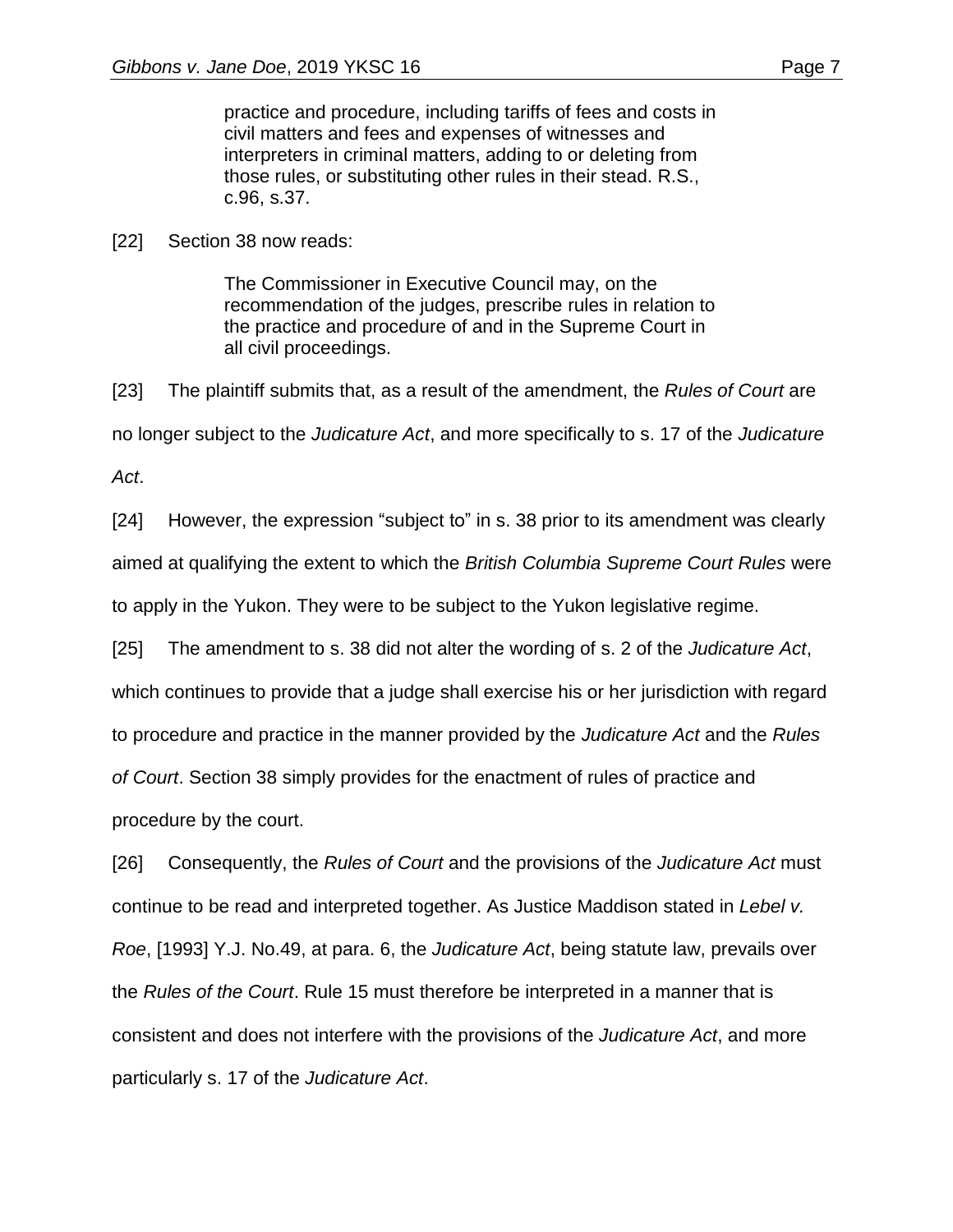[27] A consistent reading of both provisions provides that s. 17 does restrict the application of the "just and convenient" test set out in Rule 15 to cases where the change of party is sought before the expiry of the limitation period, or when discoverability remains an arguable issue to be determined at trial (*Carreck v. VLB Resource Corp*., 2001 YKCA 3, at para. 13).

[28] Having said that, this Court must also consider whether the enactment of s. 17 had the effect of abrogating the pre-existing common law in the Yukon regarding the addition or substitution of a party to an ongoing proceeding after the limitation period has passed.

[29] In *Carreck*, the Court of Appeal of Yukon was seized with a matter that involved the interpretation of s. 17 in the context of a claim arising out of the death of the plaintiff's father in a motor vehicle accident. In that case, the plaintiff first sought to be appointed administrator of his late father's estate. The plaintiff then sought to have his father's estate, as represented by him in his capacity as administrator, added as a plaintiff to his action. The plaintiff also applied to add a new claim under the *Survival of Actions Act*, R.S.Y. 2002, c. 212, for loss of future earnings by the estate, to his existing action for damages for wrongful death under the *Fatal Accidents Act*, R.S.Y. 1986, c. 64. The plaintiff was essentially attempting to commence a new claim on behalf of a new plaintiff, after the limitation period had passed, through an amendment to his existing statement of claim. The chambers judge relied on Rule 15(5) to grant the application. The appeal proceeded on the basis that the chambers judge had granted the amendment without deciding the limitation issue. The Court of Appeal upheld the chambers judge's ruling and left the limitation issue to be decided at trial on grounds of discoverability. The Court of Appeal did so on the basis that: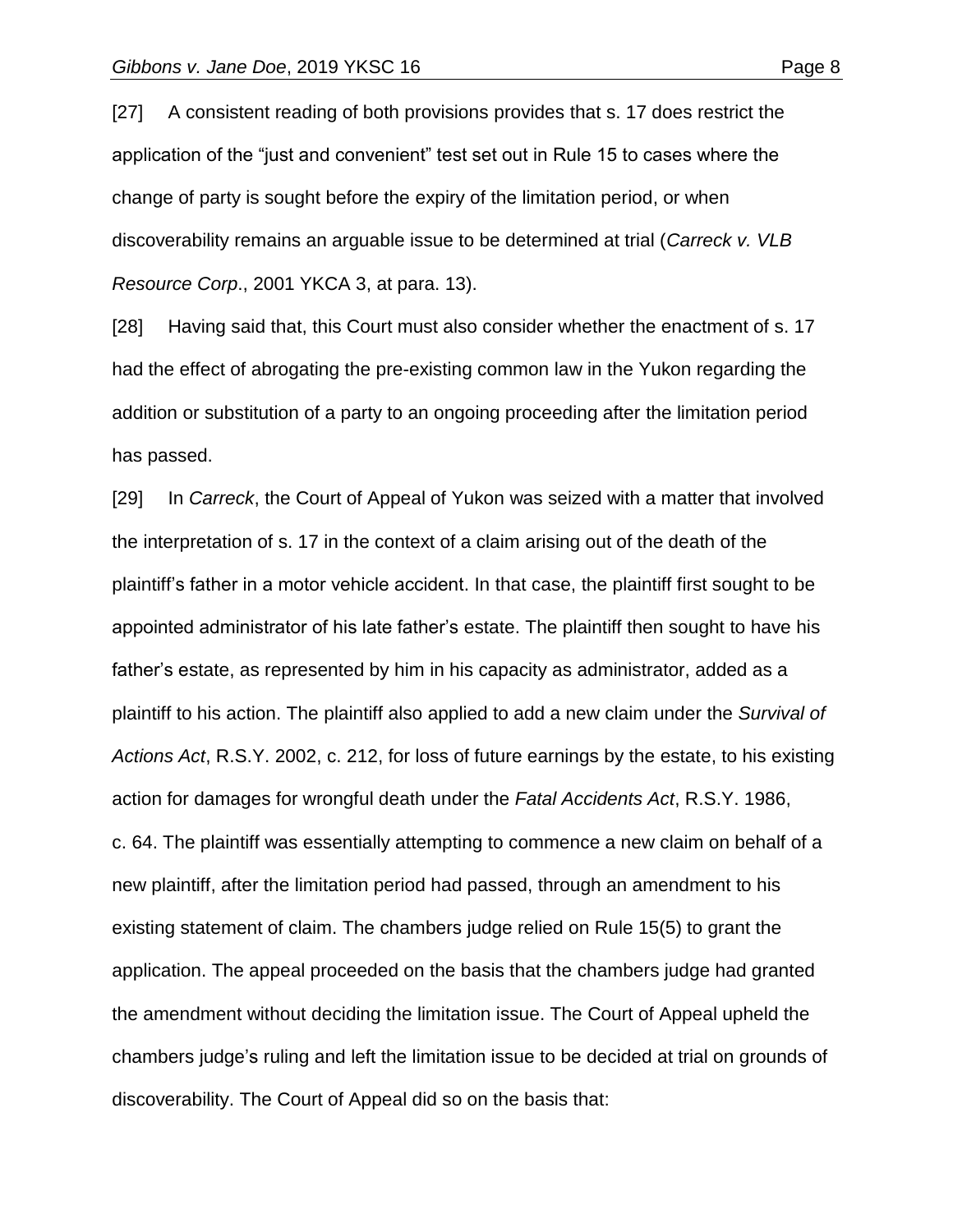[13] Postponement of a limitation period on grounds of discoverability has not been codified by statute in the Yukon and remains a common-law issue. In my view, the Yukon law is not so clear on the authorities that the limitation defence must succeed. I think it remains an arguable issue to be determined at trial. …

[30] It is in that context that the Court of Appeal commented on the scope of s. 17 as follows:

> [7] Section 17 is more limited in its scope than s. 4 of the B.C. statute, as Mr. Justice Maddison noted in *Lebel v. Roe*, [1993] Y.J. No. 49 (Y.T.S.C.). In the Yukon an amendment does not overcome the limitation defence if it involves "a change of parties other than a change caused by the death of one parties. …

[31] The Court of Appeal went on to state that British Columbia's jurisprudence on the

issue of permissible amendments to a claim after the limitation period has passed

needed therefore to be considered with caution (para. 9).

[32] Discoverability was the issue at the center of the appeal in *Carreck*. For that

reason, the Court of Appeal did not have to consider whether the enactment of s. 17

displaced any existing common law rule applicable to cases seeking a change of parties

after limitation periods have passed, without relying on discoverability, as it was not

necessary to dispose of the appeal.

[33] In *Lebel*, a change of parties based on discoverability was also the issue to be decided. Justice Maddison therefore did not have to address the interaction of s. 17 with the common law outside the issue of discoverability.

[34] Discoverability is not an issue in this case. Without conceding that the discoverability rule is unavailable to him in the circumstances of this case, the plaintiff has asked this Court to decide his application on the basis that the limitation period has expired.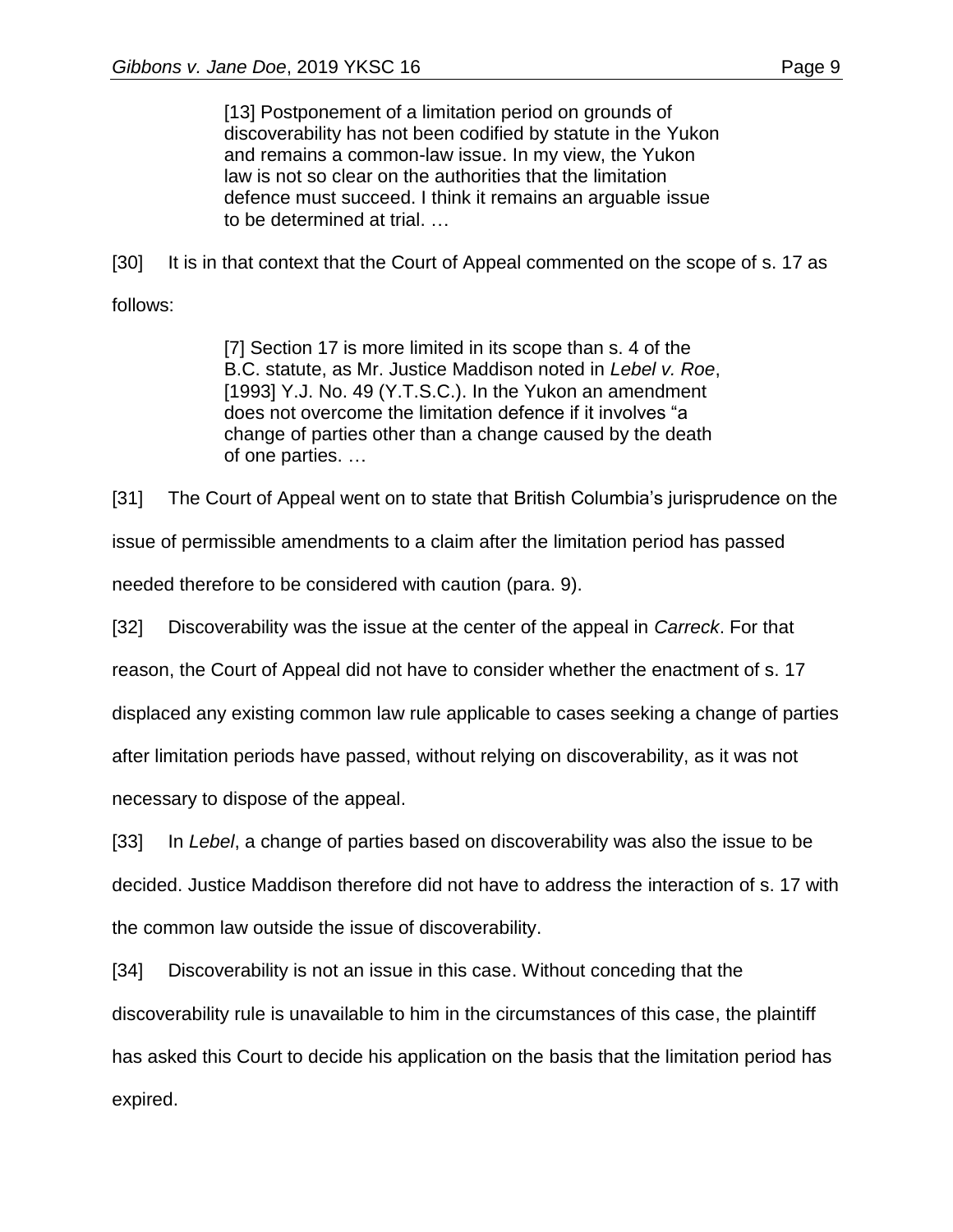[35] There are no decisions in the Yukon that specifically address the impact and

interaction of s. 17 with a judge's common law jurisdiction in cases involving a change

of parties, other than in cases of death, after the expiry of the limitation period.

[36] The plaintiff relies on *Walbaum and Walbaum v. G. & R. Trucking Ltd*., [1983]

S.J. No 1126 (S.K.C.A.), to submit that the enactment of s. 17 did not displace the

common law, which permits, in special circumstances, a change of parties to an existing

claim after the expiry of a limitation period.

[37] In *Walbaum*, the Court of Appeal had to determine whether s. 44(11), of the

*Queen's Bench Act*, R.S.S., 1978, c. Q-1, had the effect of abrogating the common law

in Saskatchewan and prohibiting any amendment that involved a change of parties,

except through death, after the limitation period had passed:

[12] The wording of Rule 11 makes it necessary to distinguish between an application for an amendment (as contemplated by the Rule) that involves no change of parties, except through death, and one that does (either through substitution or addition). It is clear that in the first situation, the judge now has an unfettered statutory discretion to grant the amending order. Such discretion, of course, is to be exercised judicially. It is not clear whether in the second situation the enactment has abrogated the common law to prohibit absolutely the granting of the amendment, or whether the common law continues to apply. In the present case, we are concerned with the second situation, and it is therefore necessary first to determine what is the common law in relation to those situations, and secondly, whether Rule 11 has abrogated or altered the common law.

[38] The wording of s. 44(11) quoted at para. 11 in *Walbaum,* was almost identical to

s. 17 of the *Judicature Act*. It provided that:

[11] Where an action is brought to enforce any right, legal or equitable, the court may permit the amendment of any pleading or other proceeding therein upon such terms as to costs or otherwise as it deems just notwithstanding that,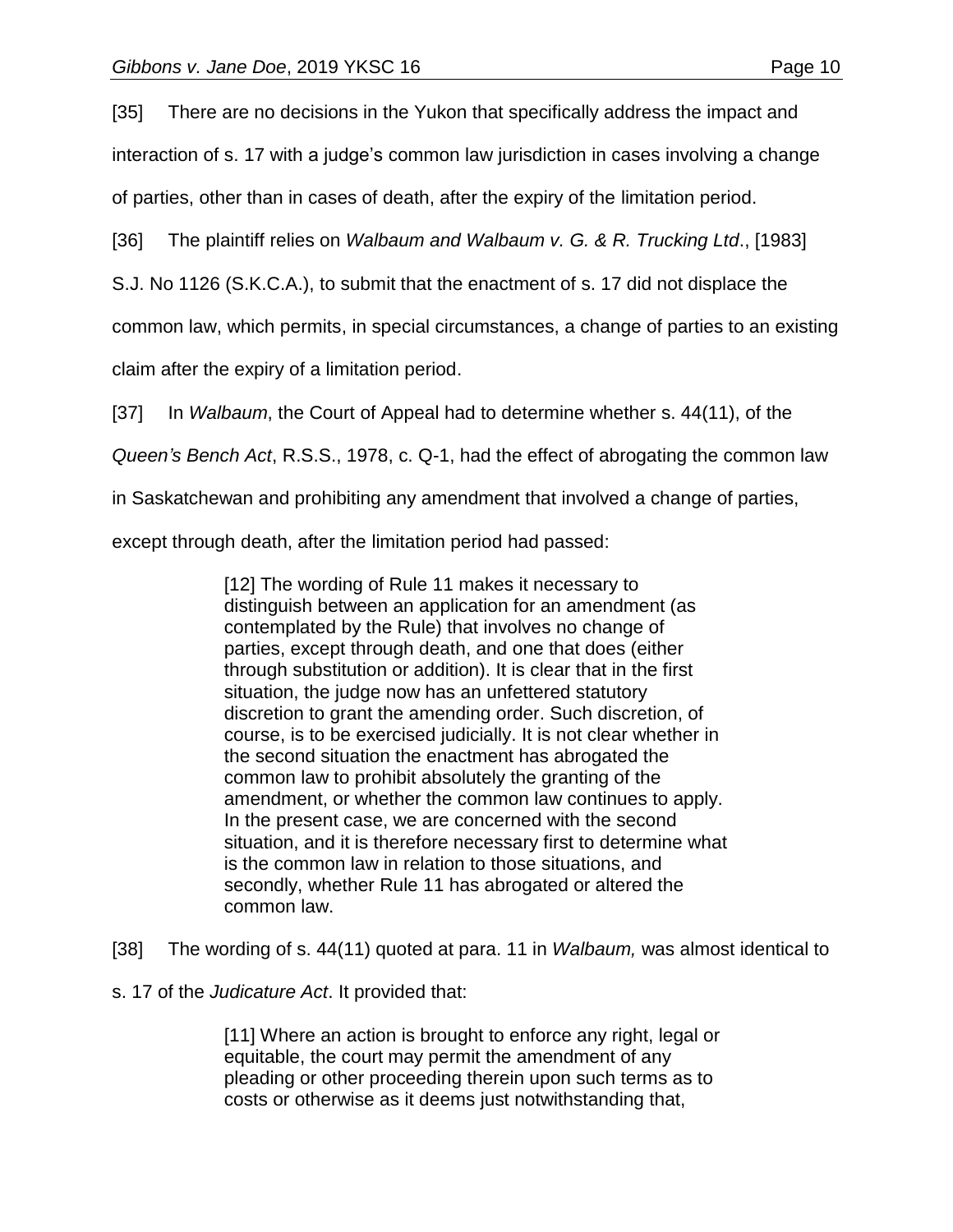$\overline{a}$ 

between the time of the issue of the writ and the application for amendment, the right of action would, but by reason of action brought, have been barred by the provisions of any statute; provided that such amendment does not involve a change of parties other than a change caused by the death of one of the parties.

[39] The Court of Appeal concluded that the wording of s. 44(11) did not expressly abrogate the common law in relation to such amendments and that, consequently, the common law rule still applied (para. 34).

[40] The origin of statutory provisions such as s. 17 of the *Judicature Act* and former s. 44(11)<sup>3</sup> of the *Queen's Bench Act* can be traced back to the common law, which they altered, and more specifically to the decision of Lord Esher in *Weldon v. Neal* (1887), 19 Q.B.D. 394. What is known as the Weldon rule provides that judges should not permit amendments to an existing claim that would result in the addition of a cause of action barred by a statute of limitations (*Walbaum*, at paras. 9 to 11).

[41] In *Onishenko Estate v. Quinlan*, [1972] S.C.R. 380 (also referred to as *Basarsky v. Quinlan*), the Supreme Court of Canada recognized that the Weldon rule also carries a special circumstances exception, which gives judges a limited discretion to grant an amendment to add a cause of action despite the expiry of a limitation period.

[42] In *Walbaum*, the Court of Appeal recognized that, in Saskatchewan and in other jurisdictions in Canada, the application of the Weldon rule had been extended to cases where a change of parties to an existing action was sought after the expiry of a limitation period. The Court of Appeal went on to state that the extension of the Weldon rule meant that its special circumstances exception also applied to those cases.

<sup>3</sup> Section 44(11) of the *Queen's Bench Act* was later amended to lower the threshold to be met in order to add or substitute a party after the expiry of a limitation period (*Stockbrugger Estate v. Wolfe Estate*, [1987] S.J. No. 323.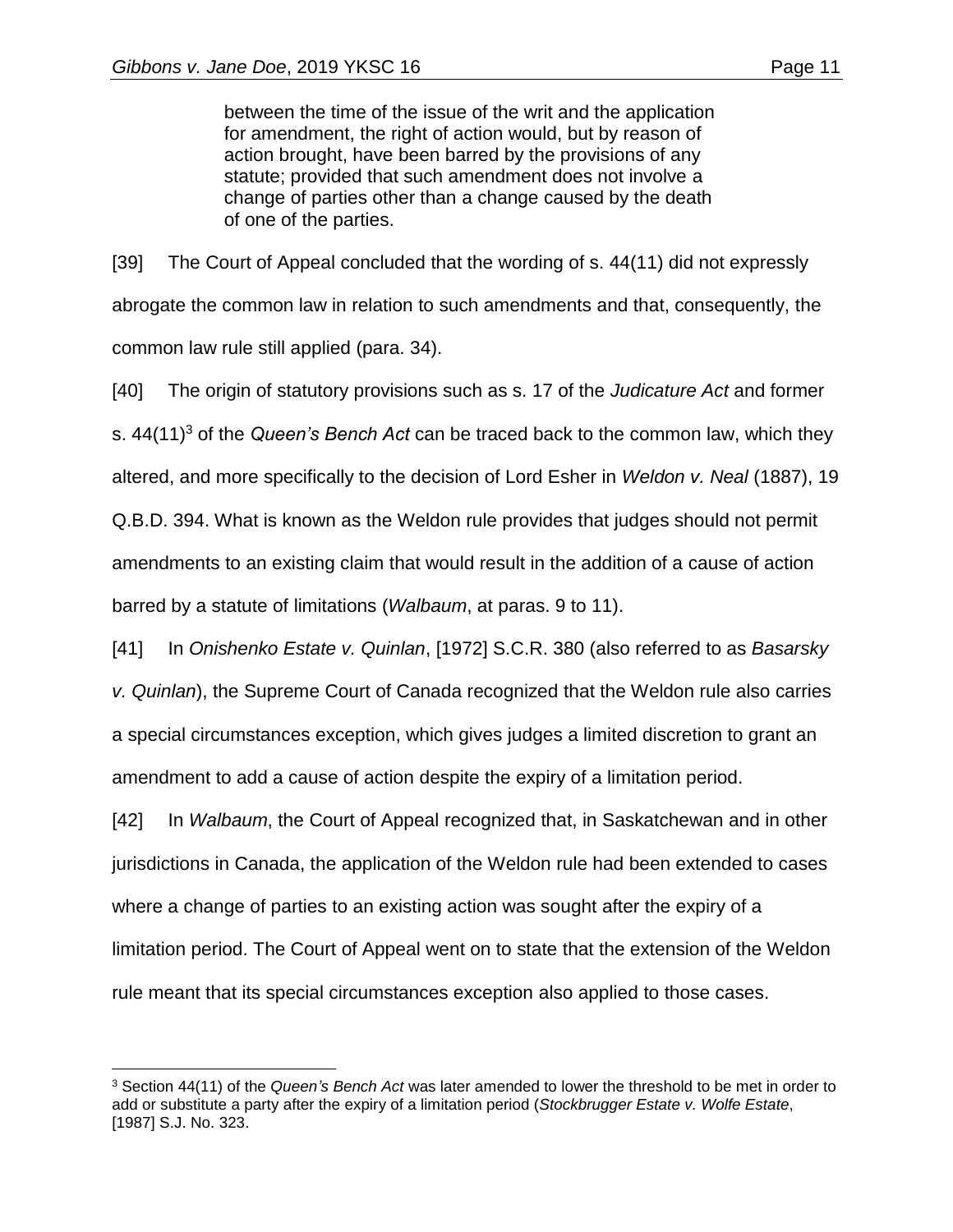[43] The Court of Appeal therefore concluded that s. 44(11) did not abrogate the

courts' discretion to grant a change of party to an existing claim after the expiry of a

limitation period pursuant to the special circumstances exception to the Weldon rule.

[44] In reaching its conclusion, the Court of Appeal stated:

[29] Does the common law, as it developed in Canada to date respecting amendments in situations involving a change of parties, apply to Saskatchewan notwithstanding s. 44 Rule 11, of the Queen's Bench Act? As noted, before the enactment, the common law gave the judge a restricted discretion to grant amendments in situations not involving a change of parties and the same restricted discretion in situations involving a change of parties. The enactment sought to change the common law by extending the judge's restricted discretion to give him a new unfettered discretion, but in the proviso went on to limit the exercise of this new extended discretion to those situations not involving a change of parties. The proviso does no more than say: "Nothing in the main part of this rule *s*hall be deemed to apply to situations involving a change of parties."

It does not say:

"Nothing in the law as expressed here or elsewhere shall be deemed to give a judge any degree of discretion where an amendment involves a change of parties."

[30] The intent of the proviso was to limit the extention [as written] of the discretion introduced by the enactment, but not to abrogate the restricted discretion that was there before the extension was made. If the effect of the enactment had been to invest a judge with discretion for the first time rather than extend a discretion he already had, the contention that no discretion whatever was intended by the proviso in situations involving a change of parties would have had considerable force.

…

[34] It follows from the foregoing analysis that the enactment did not alter the common law in relation to amendments involving a change of parties.

[45] I find the analysis in *Walbaum* compelling.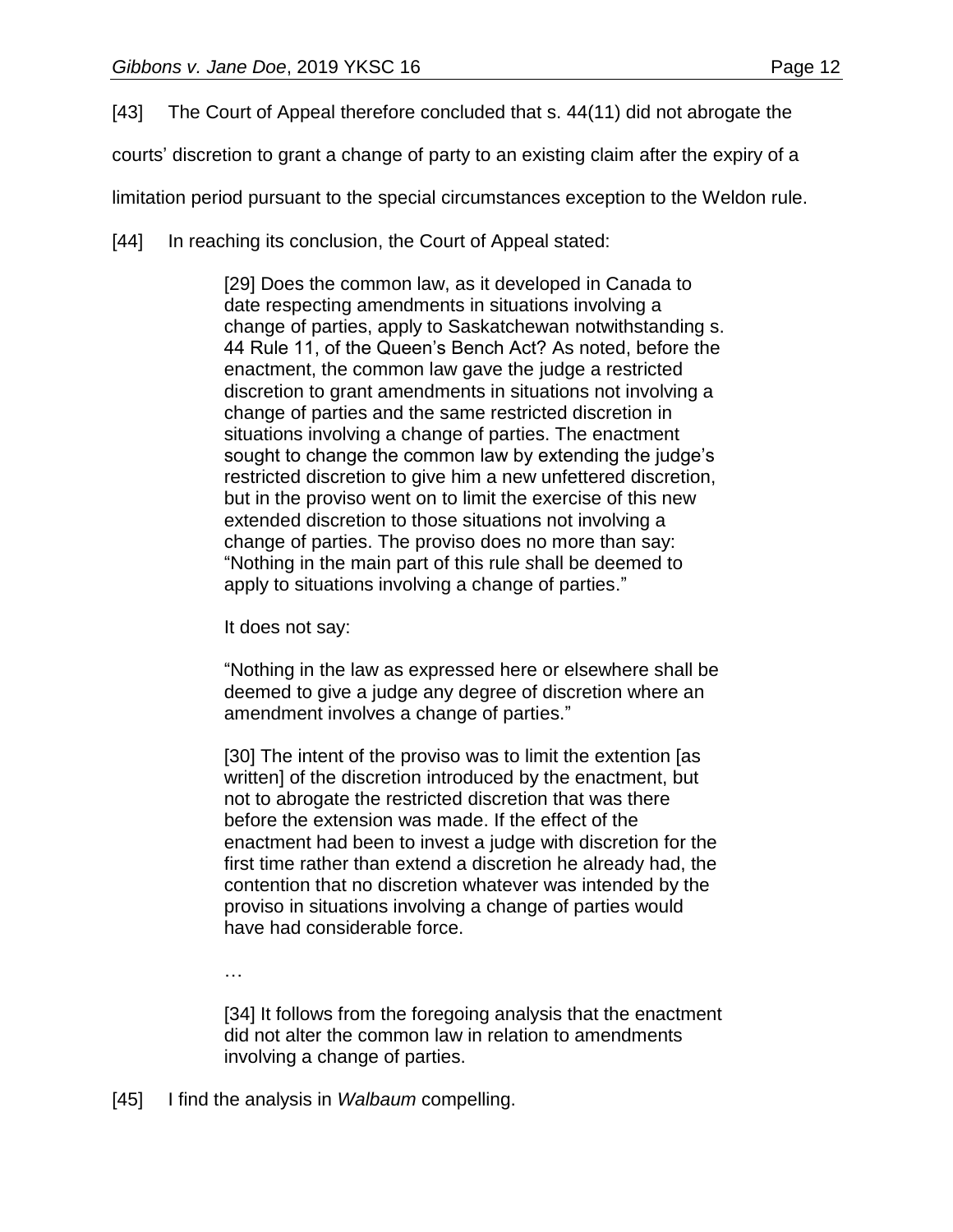[46] There is no legal precedent in the Yukon that specifically addresses the application of the Weldon rule in the Yukon<sup>4</sup> . Based on *Basarsky* and *Walbaum*, I see no reason why the Weldon rule and its special circumstances exception should not apply in the Yukon in cases where the amendment sought (after the expiry of the limitation period) is a change of party.

[47] Considering the striking similarities between the wording of s. 17 and s. 44(11), I conclude that the reasoning of the court in *Walbaum* applies to the interpretation of s. 17. As the wording of s. 17 does not explicitly abrogate the common law*,* I find that judges in the Yukon have a limited discretion to permit a change of parties to an existing action, other than through death, after the limitation period has expired pursuant to the special circumstances exception to the Weldon rule.

# **The special circumstances exception**

[48] In *Walbaum*, the Court of Appeal listed a number of observations for judges to consider in determining whether special circumstances exist in a given case that warrant granting the application for a change of parties despite the expiry of a limitation period. They are as follows:

[27] …

 $\overline{a}$ 

- 1. A bona fide error by a plaintiff whose intention was to sue a person in a particular capacity (e.g. the owner of a car involved in a collision), is a factor favouring the application.
- 2. The exercise by the plaintiff of a deliberate choice of several known alternatives (and thereby arriving at the name of one defendant) is fatal to the application; conversely, the availability to the

<sup>4</sup> There is no reported decision regarding the application of the Weldon rule in the Yukon. *Carreck* is the only reported Yukon decision that refers to *Basarsky*. However, in *Carreck*, the Court of Appeal of Yukon simply acknowledged that the parties had argued *Basarsky* on appeal (*Basarsky* was also mentioned in first instance). The Court of Appeal did not weigh in on its application to the Yukon.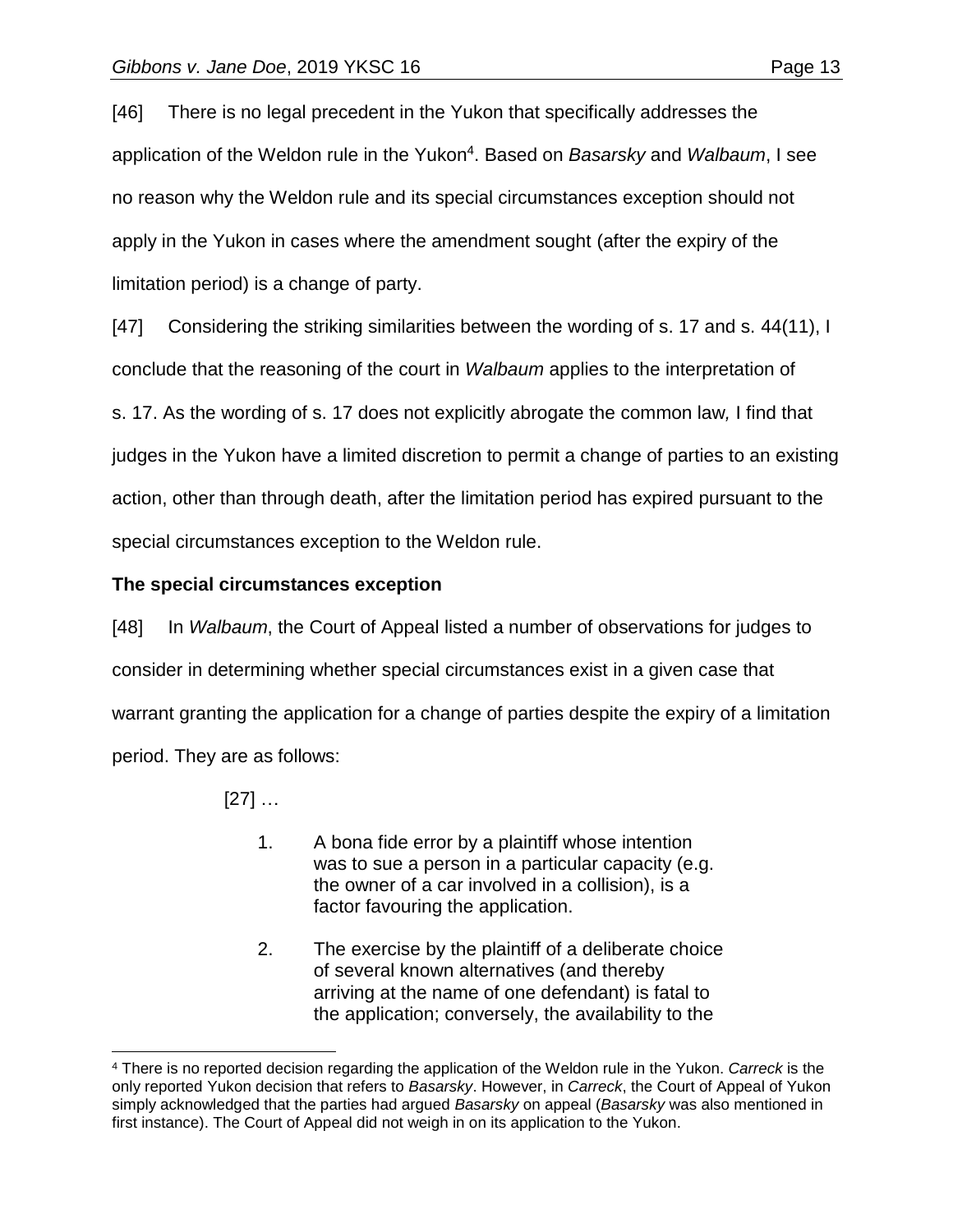plaintiff of only one known defendant is a factor favouring the application.

- 3. The misnomer of the defendant in the sense that the plaintiff has chosen to sue the right person (and the proposed amendment does not involve the addition or substitution of a different and new party) but then has proceeded to mis-describe him (e.g. by using the wrong Christian name) is a factor favouring the application.
- 4. The misnomer of the defendant in the sense that the plaintiff unwittingly has chosen to sue the wrong person (and the proposed amendment involves the addition or substitution of a different and new party), but there is a clear relationship in interest, or a substantial connection between the original and the proposed defendant (e.g. an erroneous use of the name of an individual instead of a company substantially owned or controlled by the individual), is a factor favouring the application.
- 5. An attempt at substituting one party for another, who is unrelated in interest and unconnected to the first party and who has received an untimely notice of the litigation, is a factor fatal to the application.
- 6. Conduct by the proposed defendant or his agent, that results in an inducement of the plaintiff's error is a factor favouring the application.
- 7. Inexcusable negligence by the plaintiff, or his agent, as a cause of the error, is a factor that militates against, but not necessarily fatal to, the application.
- 8. Inexcusable delay in applying for the amendment is a factor that militates against, but is not necessarily fatal to, the application.
- 9. An untimely notice to the proposed defendant of the litigation, or the plaintiff's intention to involve the proposed defendant, thereby causing substantial prejudice to (the defence limitation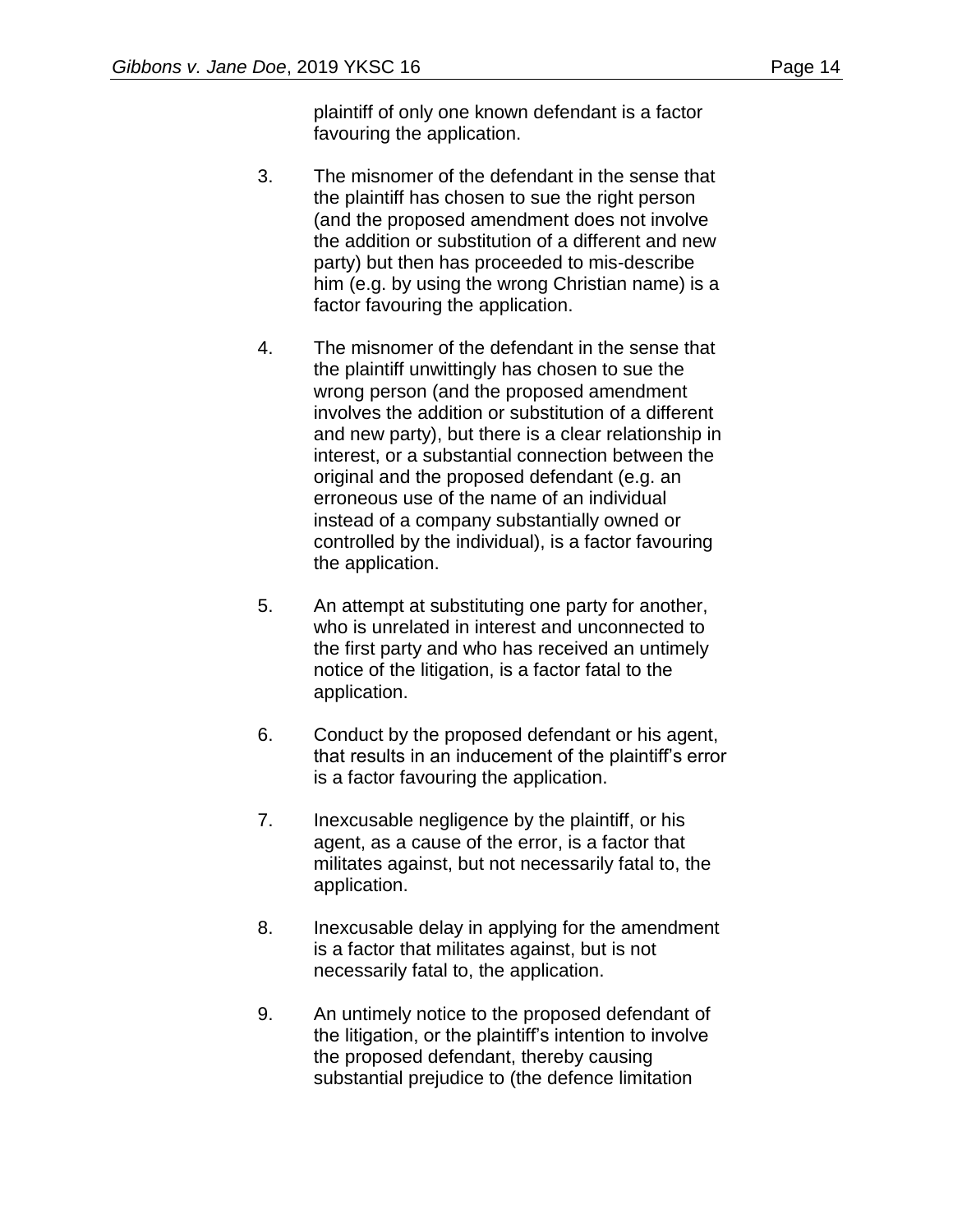period aside), or a misleading of, the proposed defendant, is fatal to the application.

[49] The absence of actual prejudice, apart from the right to rely on the statute of

limitations, is also an important factor to consider; one that favours granting the

application:

[28] … How does one give effect to the purpose of the statutory limitation periods and at the same time give effect to the purpose behind the power of amendment? The purpose of the limitation periods is twofold. Firstly, they secure the defendant by enabling him to rely on the fact that he no longer will have to preserve or seek out evidence to defend claims against him. Secondly, they protect the defendant from economic and psychological insecurity that results from the possibility that contingent claims may be asserted by legal action and may disrupt his finances, affect his business and social relations. The purpose behind the power of the amendment is to correct an injustice that would otherwise ensue as a result of a mistake, often of an informational or procedural nature, and usually made unwittingly and not by the person most likely to suffer, that is, the litigant. … The Canadian courts, on the other hand – particularly as demonstrated in the most recent cases – have sought to balance the two principles of law involved here and have perhaps adopted a more evenhanded approach. In so doing, they have been more lenient in allowing amendments where no real prejudice resulted to the opposite party (apart from the right to rely on the statute of limitations) but at the same time, have been careful not to unfairly attenuate the exacting force of the limitation periods. That approach, in my respectful view, is the right one. (*Walbaum*) (my emphasis)

## **2. Should the estate of Brendan Kinney be added as a defendant in this matter?**

[50] The plaintiff filed an affidavit from his lawyer, Mr. Saro J. Turner, dated March 13, 2018, in support of his application. The plaintiff is represented by different counsel for the purpose of this application.

[51] Mr. Turner states in his affidavit that the plaintiff has not been in a position to

provide much, if any, details to him about the circumstances surrounding the motor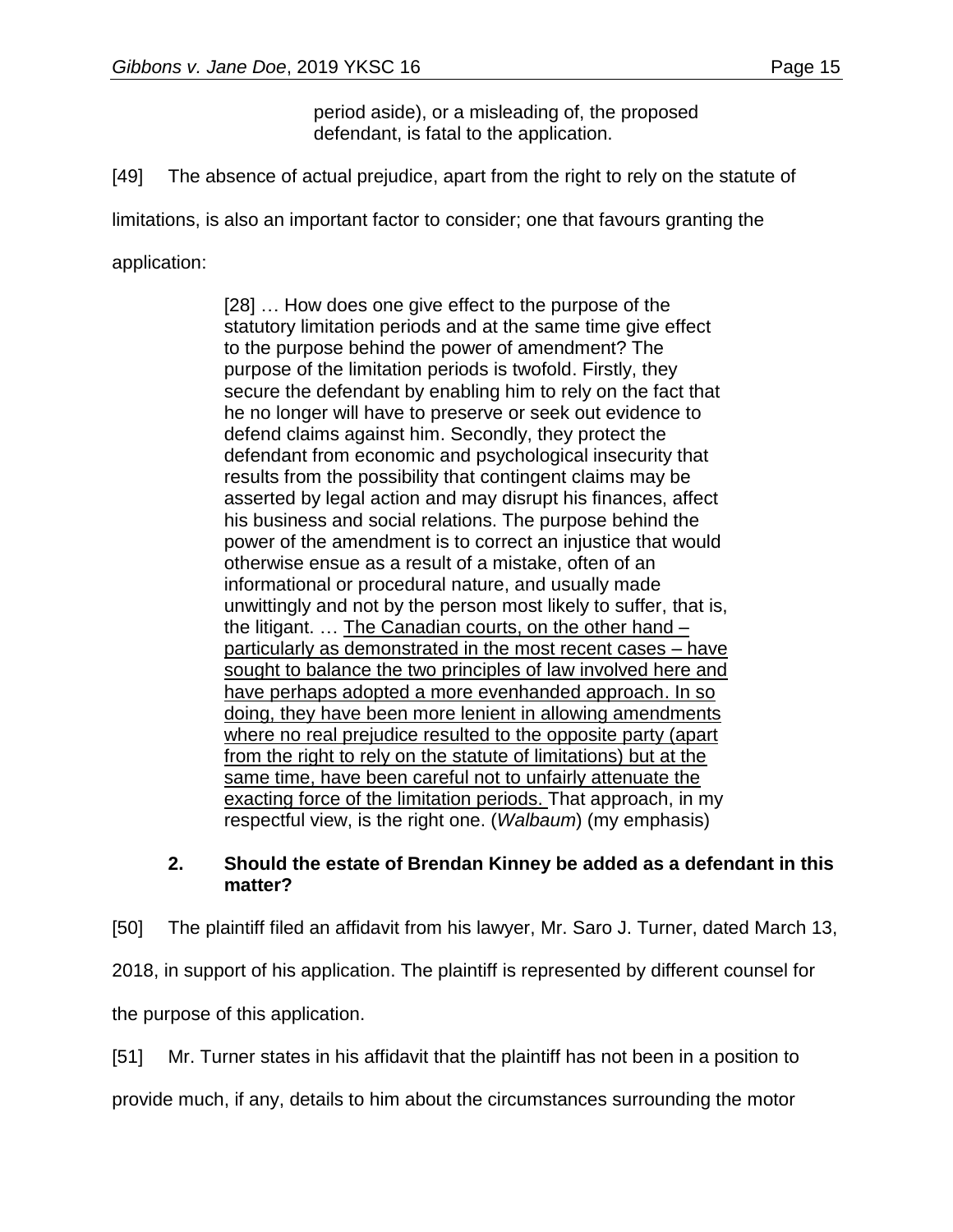vehicle accident due to his amnesia and to the mid to severe head injury he suffered as a result of the collision. Mr. Turner also indicates that, due to his medical condition, the plaintiff relied on him to make a number of procedural and tactical decisions in this matter. Mr. Turner acknowledges that, in retrospect, he had information that supported the addition of the estate of Mr. Kinney as a defendant before the expiry of the limitation period in this matter. However, he wanted to obtain more information about the circumstances surrounding the motor vehicle accident before making the application. It is only at, or soon after, the examinations for discovery of Jane Doe, Linda Powers and William Petrie, held after the expiry of the limitation period (the week of September 25 – 29, 2017), that his knowledge of Mr. Kinney's role in this matter crystallized.

[52] Mr. Turner also states that if there had not been so many parties and counsel from different parts of the country involved in this action and the related actions, which I note are case-managed together, then in the usual and ordinary course, he would have scheduled discovery sooner than three years after the incident.

[53] Counsel for the estate of Mr. Kinney acknowledges that Mr. Turner notified him of his intention to add the estate of Mr. Kinney as a defendant to the plaintiff's claim soon after the end of the examinations for discovery and within three years of the plaintiff turning nineteen.

[54] As mentioned, Mr. Gibbons turned 19, the age of majority in the Yukon, on January 9, 2015. Accordingly, the two-year limitation period that applies in his case expired on January 9, 2017 (ss. 2(1)(d) and 5 of the *Limitation of Actions Act*).

[55] The plaintiff also relies on the decision of the British Columbia Court of Appeal in *McIntosh v. Nilsson Bros. Inc.*, 2005 BCCA 297, at paras. 7 – 8, to submit that no prejudice can arise before the expiry of the two years he had to file his Statement of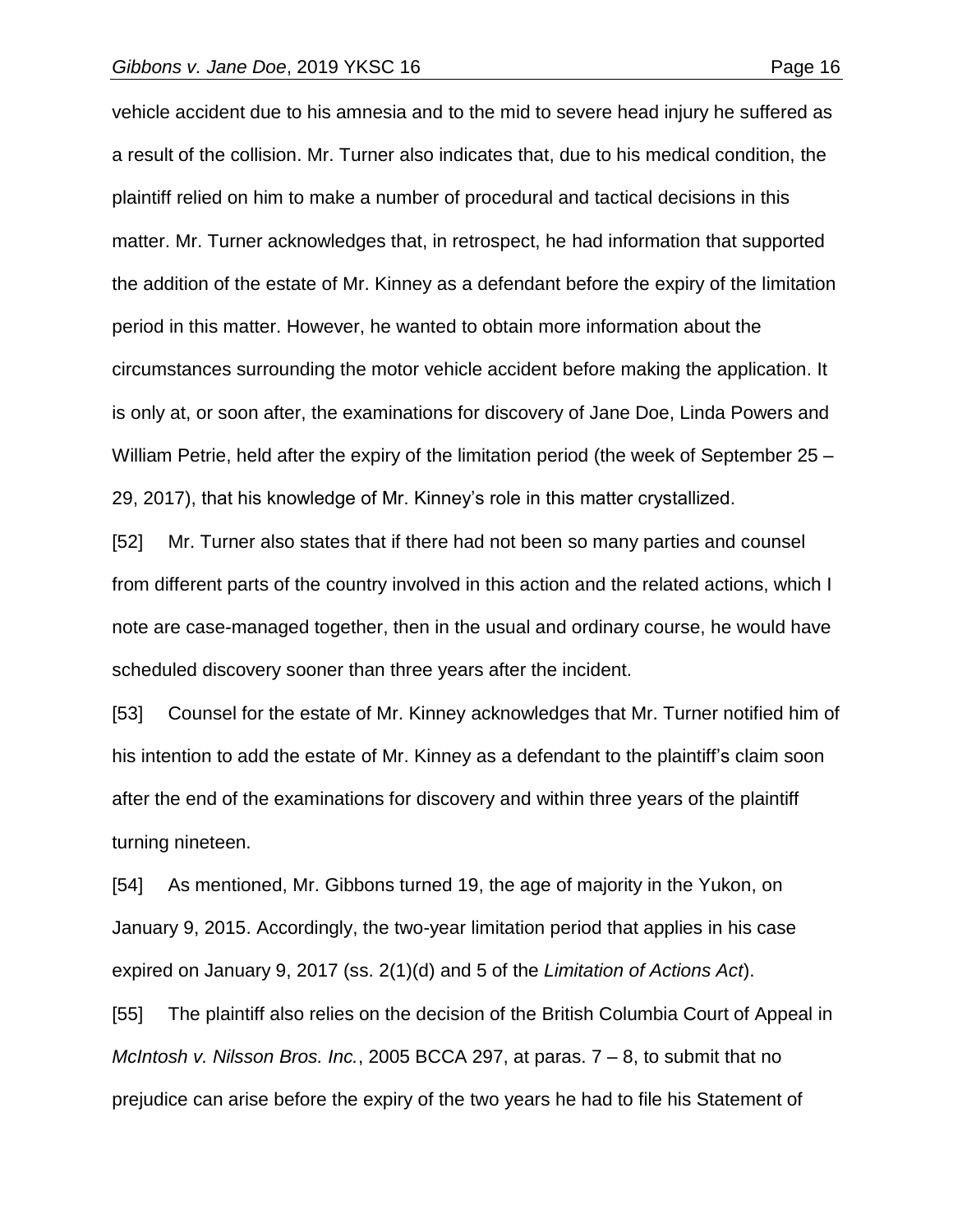Claim plus the one year he had to serve his Statement of Claim on the proposed defendant (Rule 5 of the *Rules of Court*).

[56] The plaintiff submits that since Mr. Turner informed all parties, including the estate of Mr. Kinney, of his intention to add the estate prior to the expiry of that threeyear period on January 9, 2018, the proposed defendant cannot rely on any presumed prejudice to oppose his application.

[57] Counsel for the proposed defendant acknowledged during the hearing that he could not rely on any presumed prejudice in this matter. Counsel for the proposed defendant also acknowledged that he was not in a position to claim any actual prejudice, except for the loss of the limitation period, on behalf of the proposed defendant that could not be compensated by an award of costs. Counsel for the proposed defendant alluded to the possible need for further examination for discovery of the plaintiff.

[58] I note that counsel for the proposed defendant is also counsel for Ms. Powers, who is a named defendant in all related actions. Also, as mentioned previously, the estate of Mr. Kinney is already a named defendant in the *Petrie* and *Seaboard Liquid Carriers Limited* related actions. Counsel for the estate of Mr. Kinney has therefore been involved and is well aware of the developments in all related actions that are casemanaged together. He also participated, on behalf of the proposed defendant, in the common examinations for discovery that took place in September 2017, even though he was not, in that capacity, an active participant in the examination for discovery of Mr. Gibbons.

[59] Based on the foregoing, I find that the estate of Mr. Kinney would not suffer any actual prejudice if it were added as a defendant to the present action.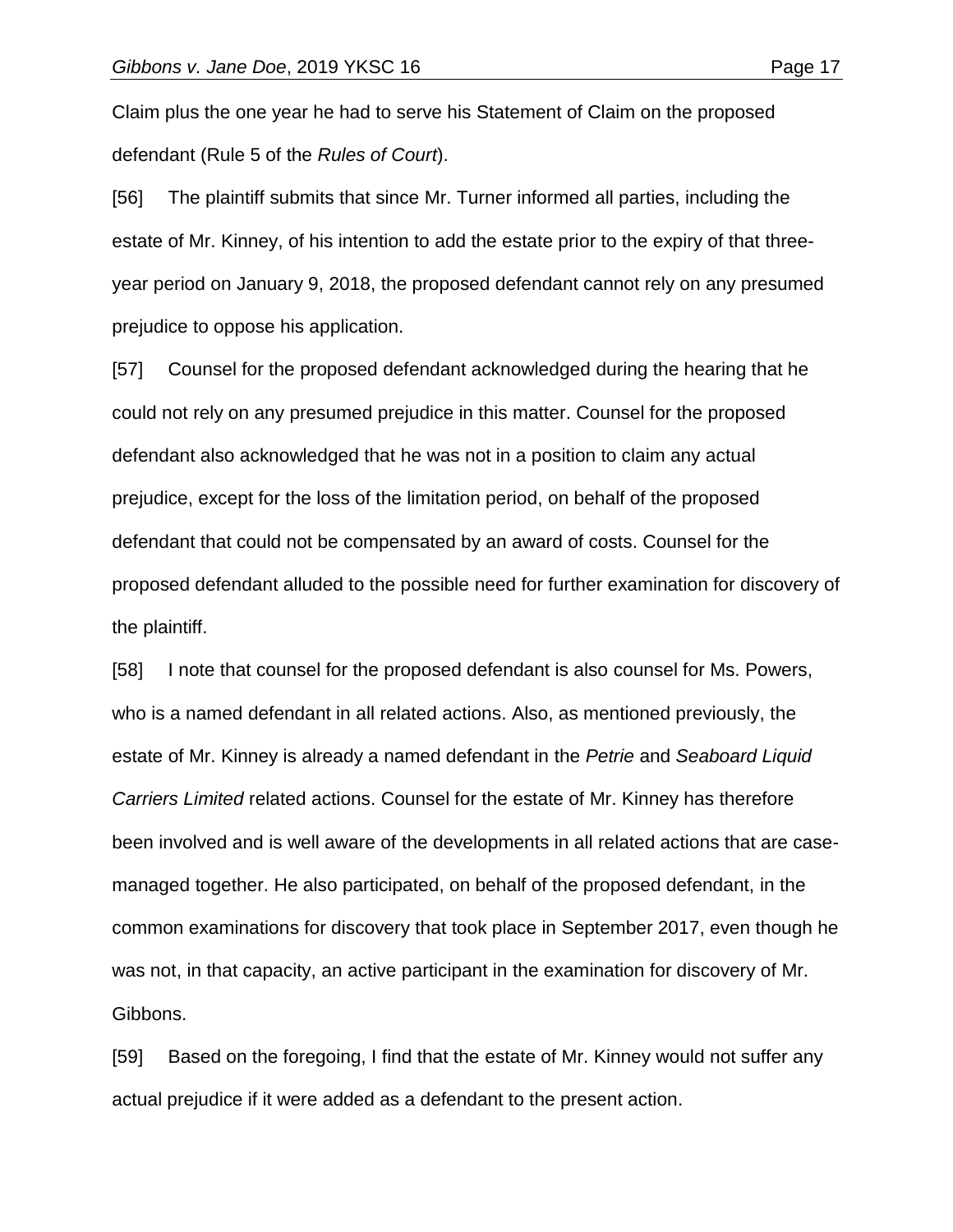[60] Also, based on the evidence before me, I find that this is not a case where the plaintiff made a deliberate choice of several known alternatives or chose not to add the estate of Mr. Kinney as a defendant in the first place for tactical reasons. Even though this is not a case of a misnomer *per se*, the evidence indicates that the plaintiff always intended to pursue a claim in damages against the owners, drivers and individuals in control of the two vehicles involved in the motor vehicle accident. Indeed, the Statement of Claim filed by the plaintiff named the drivers and the registered owners of both vehicles involved in the accident as defendants in this matter.

[61] Mr. Turner indicates in his affidavit that, in retrospect, he should have named the estate of Mr. Kinney in the plaintiff's Statement of Claim. Indeed, I note that in the *Petrie* and the *Seaboard Liquid Carriers Limited* related actions, the estate of Mr. Kinney, was named as a defendant within the prescribed limitation periods. While it would have been prudent to add the estate of Mr. Kinney at the outset considering the information that Mr. Turner had at the time, the facts set out in his affidavit do not demonstrate inexcusable negligence, which is a factor that would militate against, but not necessarily be fatal to the plaintiff's application. I agree with the plaintiff that Mr. Turner's actions and decisions in this matter can be characterized as an honest error in judgment. The plaintiff, who, due to his health, relied on his counsel to make decisions for him regarding a number of aspects of his court action should not be deprived of a possible claim against the estate of Mr. Kinney as a result of the honest error in judgment made by his counsel (see *Weinlich v. Campbell,* 2005 BCSC 1865, at paras. 51, 62 – 63). [62] The plaintiff has also established that there is a connection between his existing claim, the named parties and the proposed new defendant, the estate of Mr. Kinney.

The proposed amended Statement of Claim clearly sets out allegations to the effect that